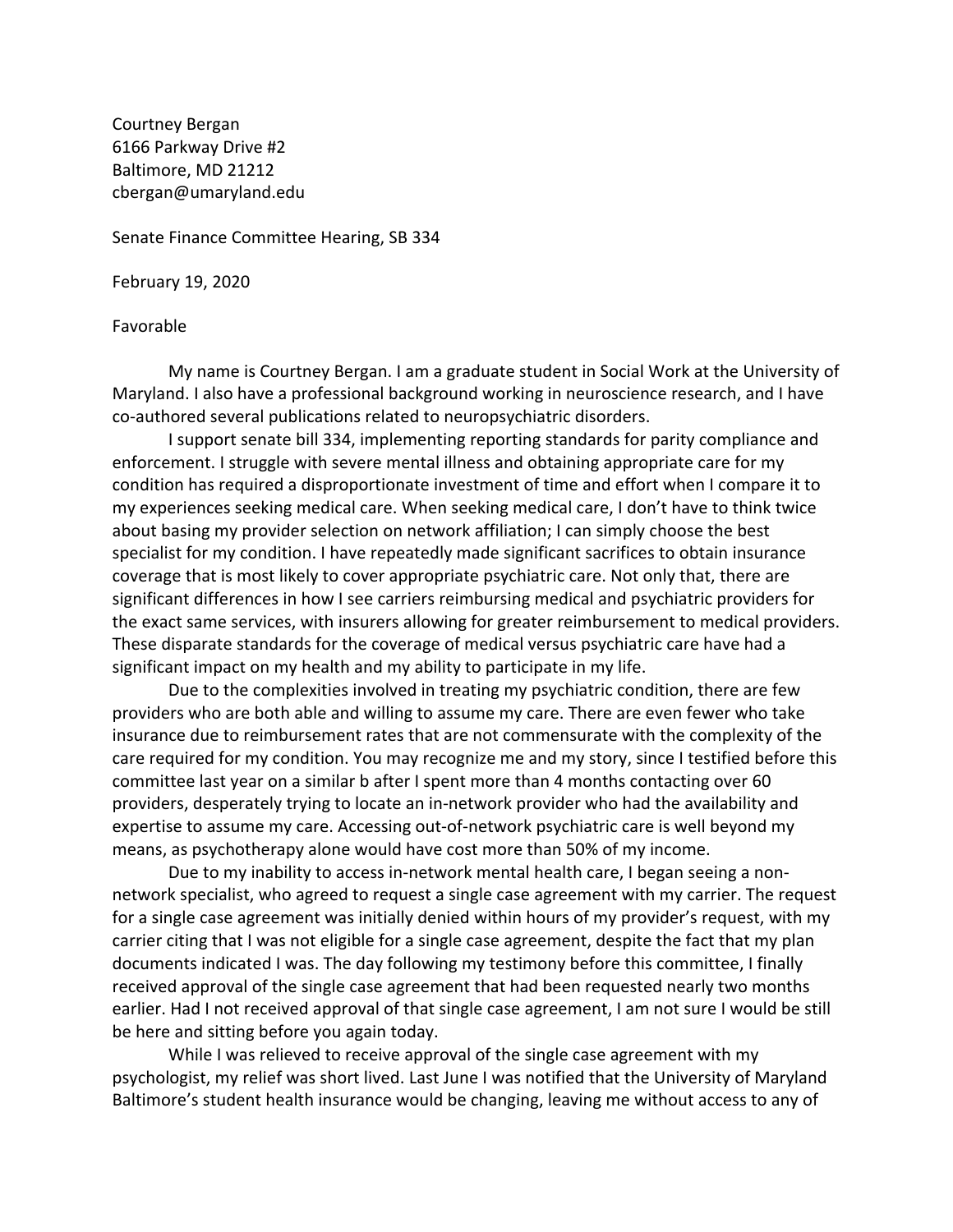my outpatient providers under my new carrier. As a result, I spent more than 4 months in the hospital, since I couldn't even find a psychiatrist who would prescribe my medications. This had significant personal costs to me, as I will now be delayed in completing my graduate degree by a year, but it also posed unnecessary costs to Maryland taxpayers. Maryland Medical Assistance is my secondary insurer, and they ended up paying for the portion of my inpatient stay that wasn't covered by my primary payor.

Furthermore, I have also struggled to obtain coverage of psychiatric medications, some of which are common, low cost generic medications. Due to my inability to obtain timely approval from my insurer for one of these medications, I ran out of my medication and I had a seizure as a result of the sudden withdrawal.

My experience demonstrates that discriminatory standards are still being applied to the coverage of behavioral health conditions when compared to those applied to the coverage of other medical conditions, despite state and federal Parity laws barring such discrimination. I should not be prohibited from participating in my education or community because insurers refuse to cover adequate care for my psychiatric conditions, nor should I have to invest more time or money in seeking mental health care than I do in seeking other medical care. Yet currently that is the case, because without parity compliance and enforcement, I am left with no other option. I support SB 334 so that health insurance carriers are required to demonstrate that they are not discriminating against individuals with behavioral health conditions, and they have an incentive to comply with existing Parity laws. The lives of too many Marylanders hang in the balance to continue ignoring this unlawful discrimination.

Encl: Correspondence with the MIA regarding Parity Compliance & Plan Approval Process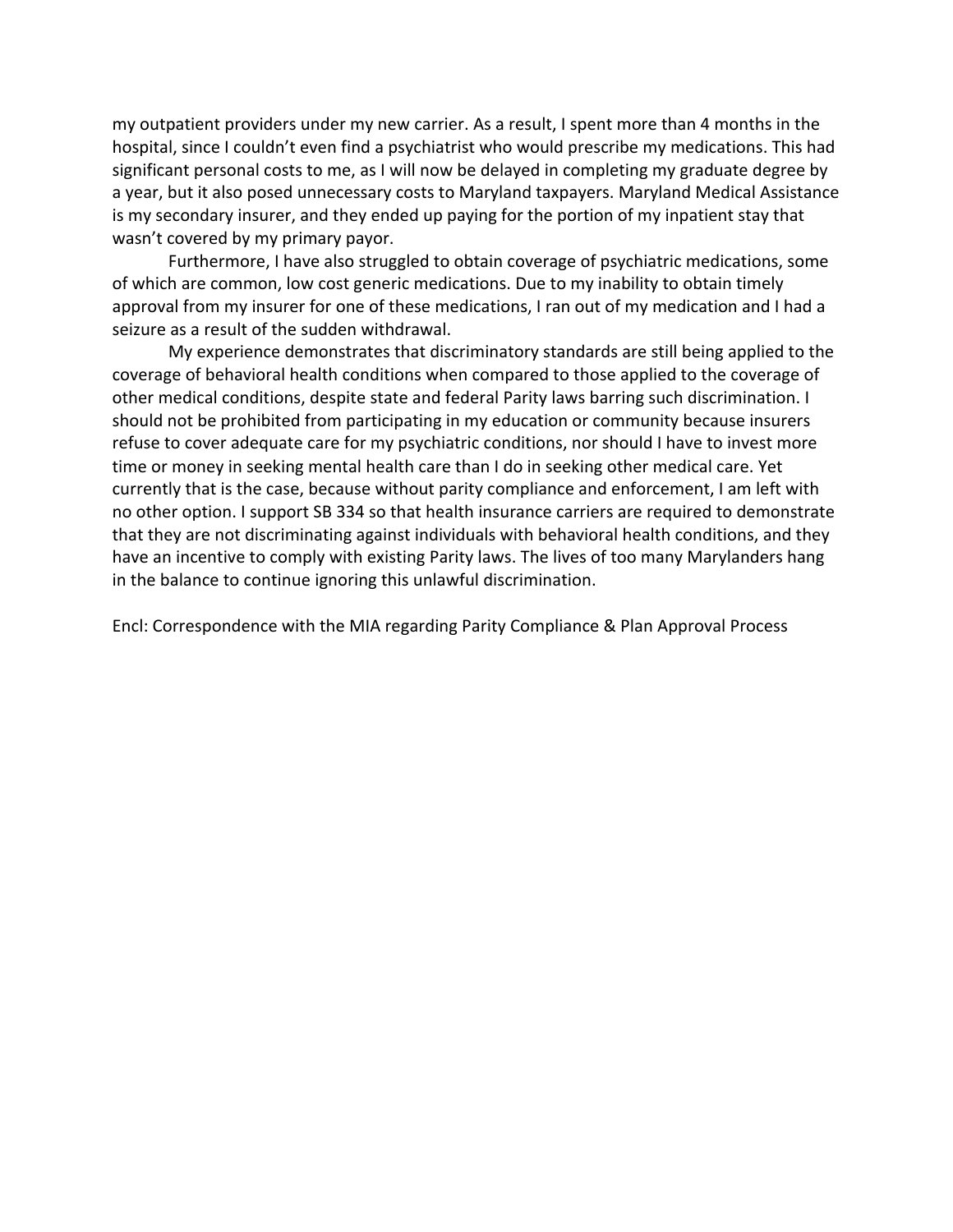Courtney Bergan 6166 Parkway Drive, Apt 2 Baltimore, MD 21212 Phone: (603) 770-5374

June 21, 2019

Maryland Insurance Administration Attn: Consumer Complaint Investigation Life & Health 200 St. Paul Place, Suite 2700 Baltimore, MD 21202 Phone: 410-468-2000 Fax: 410-468-2270

Re: Request to deny approval of proposed 2019-2020 United Healthcare Student Resources Plan at University of Maryland Baltimore

To Whom it May Concern:

The University of Maryland Baltimore has proposed a change in its student health insurance plan to United Healthcare Student Resources, effective August 1<sup>st</sup>, 2019. The proposed plan is currently under review for approval by the Maryland Insurance Administration. I urge you to deny approval of this plan, pursuant to evidence that a contract between the University of Maryland Baltimore and United Healthcare would violate state contracting law, MD CODE, STATE FIN & PROC § 19-101, that provides as follows:

"(a) It is the policy of the State not to enter into a contract with any business entity that has discriminated in the solicitation, selection, hiring, or commercial treatment of vendors, suppliers, subcontractors, or commercial customers on the basis of race, color, religion, ancestry or national origin, sex, age, marital status, sexual orientation, or on the basis of disability or any otherwise unlawful use of characteristics regarding the vendor's, supplier's, or commercial customer's employees or owners.

(b) Nothing in this title shall be construed to prohibit or limit otherwise lawful efforts to remedy the effects of discrimination that have occurred or are occurring in the marketplace.

(c) A complaint of discrimination shall be filed within 4 years after the date the cause of action accrues."

The recent Wit vs. United Behavioral Health decision handed down by Chief Magistrate Judge Joseph C. Spero of the U.S. District Court for the Northern District of California, on March 5, 2019, ruled that United Healthcare did not comply with generally accepted medical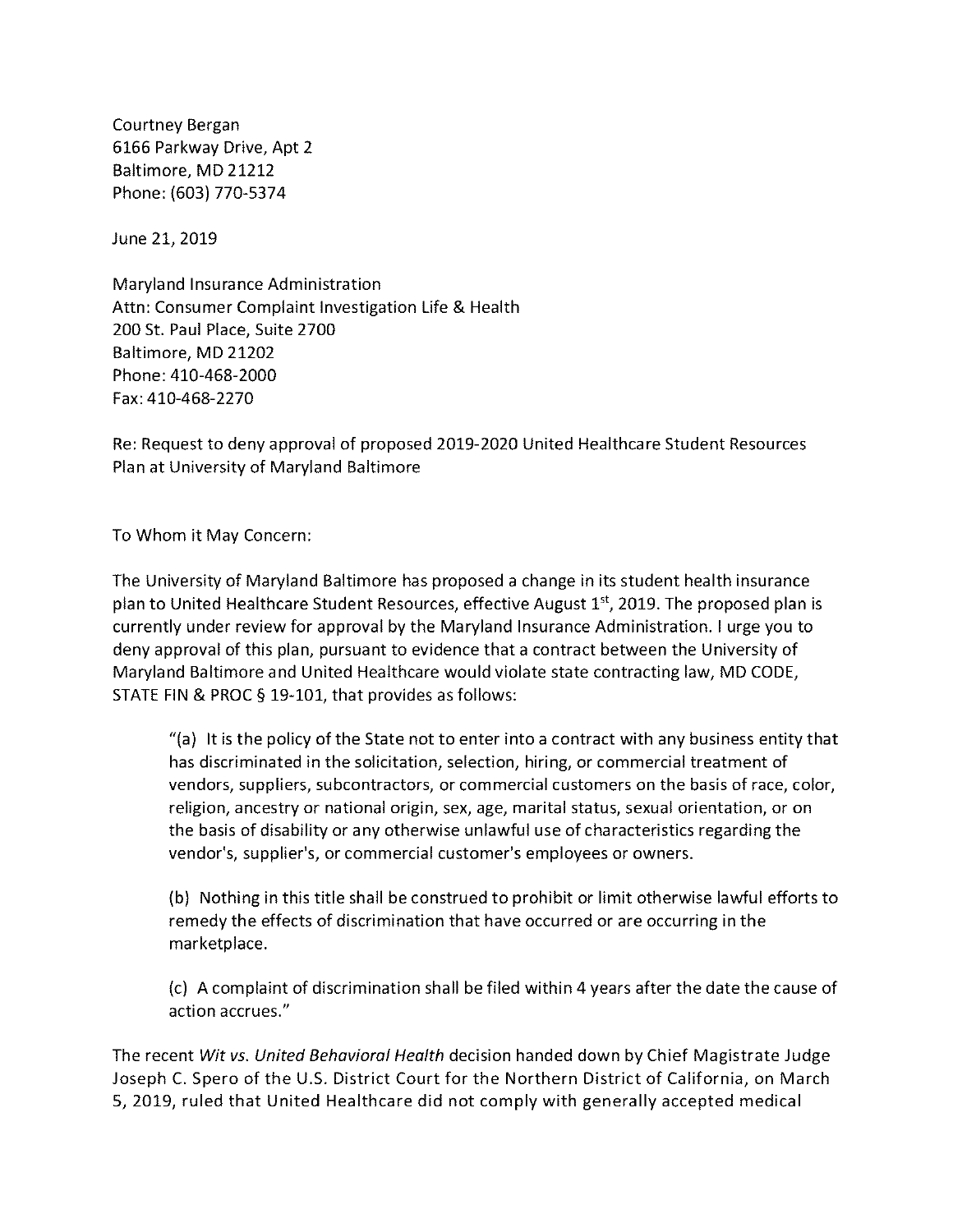criteria for approval of mental health and substance use disorder treatment. United Healthcare was found to be using unreasonable and overly restrictive guidelines which led to the inappropriate denial of coverage for thousands of patients. The findings in the Wit vs. United Behavioral Health Decision provide firm evidence that United Healthcare discriminated against thousands of its beneficiaries disabled by mental health and substance use disorders.

Furthermore, United Healthcare violates COMAR §31.10.44.05 related to network adequacy wait time standards. This is particularly apparent for behavioral health services, where United Healthcare only met the wait time standards 72% of the time. For urgent care, United Healthcare documented meeting the wait time standard only 63% of the time, however, this declines to 55% when urgent care facilities are removed from the data.

In concert, there is compelling evidence that United Healthcare has, and continues to, discriminate against those disabled by mental health and substance use disorders.

I, myself, have a disability, and I fear the repercussions this change in insurance carriers will have on my own, and other disabled students' access to healthcare. I will lose access to behavioral health services covered under the school's present insurer. Prior to having access to these specialized services, I spent almost 8 months in the hospital in 2018 alone. Interruption in that care would prevent me from being able to return to school in the fall and the United Behavioral Health network does not offer a provider with the appropriate training and experience to treat my condition. Furthermore, I was recently informed that United Healthcare is unlikely to cover the home care services I receive for my home infusion therapy. I require these services to be able to function in the classroom and in the world.

In addition, one of my fellow students is an amputee. Her prosthetic supplier who she moved here to access, is not covered under the proposed United Healthcare plan, potentially stealing her ability to walk independently. Other students have also reached out to me with concerns about losing access to their current behavioral health services, raising concerns about medication and provider access.

When concerns about provider access were raised with the University administration and Gallagher Student Health, students were informed that going out-of-network on the proposed United Healthcare Student Resources plan would be cheaper than accessing in-network services on our current CareFirst plan. While it is true that the out-of-network deductible and out-of-pocket maximum are lower on the proposed United Healthcare plan, as you are likely aware, out-of-network services are subject to balance billing. Due to insurers' undisclosed reimbursement rates, the out-of-pocket costs associated with such services remain unknown until they are billed. Not only that, any balance bill does not go towards any out-of-pocket maximum. Therefore, it is highly unlikely that receiving out-of-network care on the new student health plan, could be cheaper than receiving in-network care with CareFirst. Despite pointing this out to the UMB administration and Gallagher Student Health, this information has continued to be communicated to students.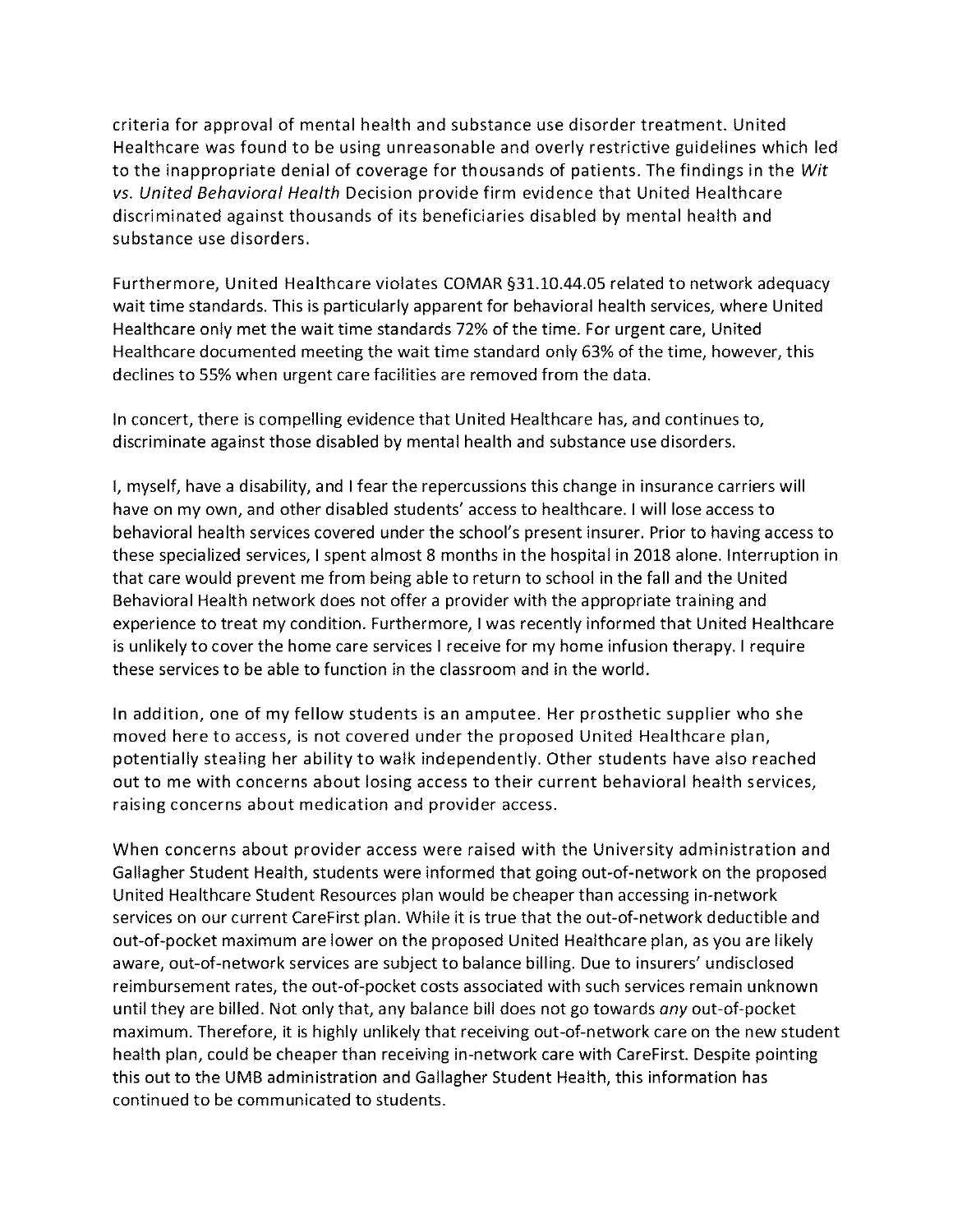If the United Healthcare Student Resources Plan is approved, it will have a disparate impact on students with disabilities. Please consider United Healthcare's multiple statutory violations and deny approval of this plan for students attending the University of Maryland Baltimore, so that all students, including those impacted by disability can continue to access necessary health care services. Access to healthcare is the linchpin in our ability to access our education.

Sincerely,

Courtney Bergan Master in Social Work Candidate 2021 University of Maryland Baltimore cbergan@umaryland.edu

Encl:

MD Code, State Finance and Procurement, § 19-101 obtained from Westlaw **AMA Issue Brief-Wit Decision** Network Adequacy Report for United Choice Network Gallagher Student Health Summary of Changes to Student Health Insurance Plan Email notification from UMB re change in student health insurance plan Emails from Gallagher Student Health re student health insurance plan (2) Email correspondence with UMB administration re concerns pertaining to information provided about student health insurance change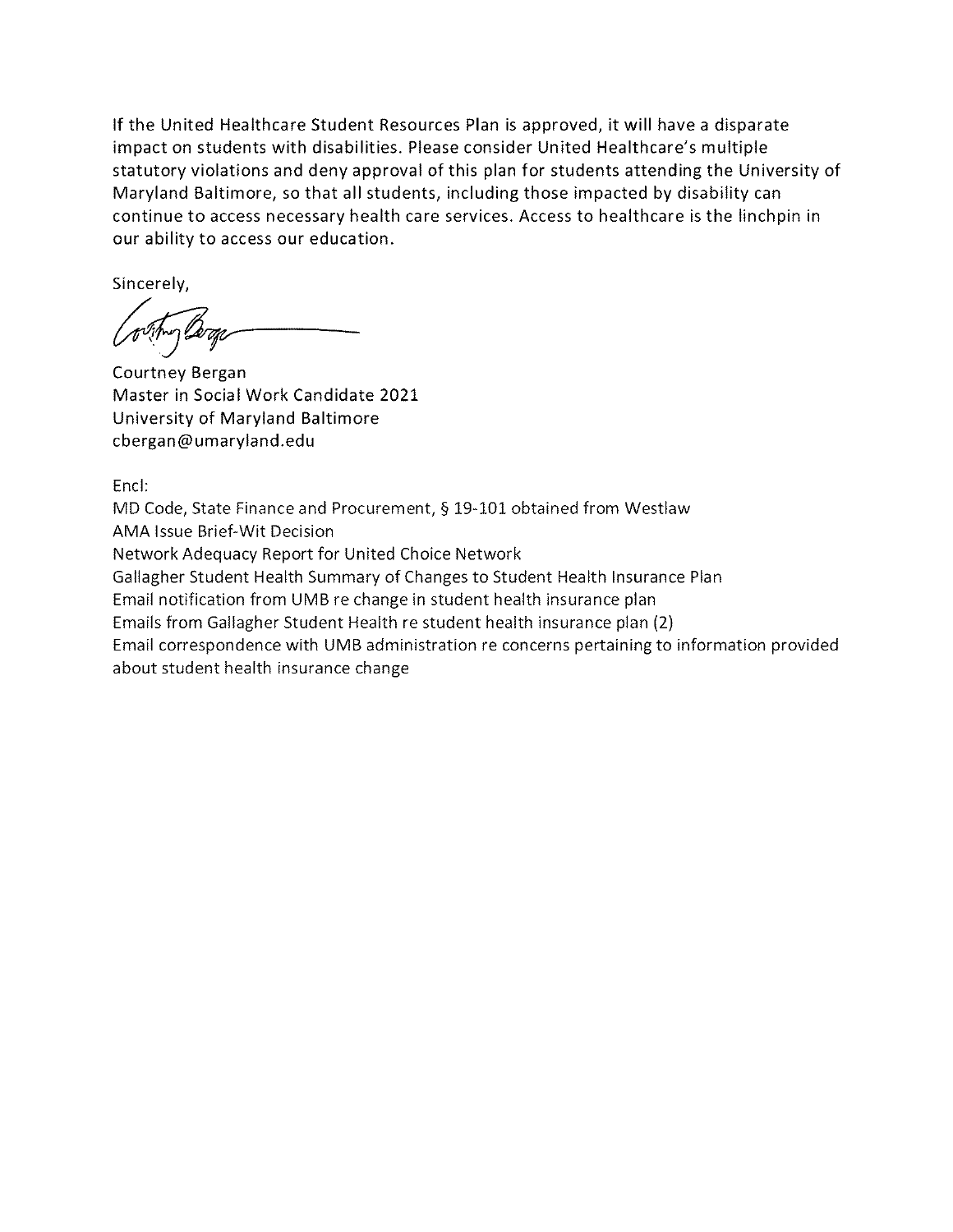## **From:** David Cooney -MDInsurance- <david.cooney@maryland.gov> **Sent:** Tuesday, June 25, 2019 10:57:25 AM **To:** Bergan, Courtney **Cc:** Mehgan Sidhu; Savage, Katie **Subject:** Re: Concerns r/t Pending Approval of United Healthcare Student Plan at U. Maryland Baltimore

Dear Ms. Bergan,

Thank you for your letter addressing your concerns with the University of Maryland Baltimore's proposed change to its student health insurance plan. I oversee the unit in the Maryland Insurance Administration (MIA) that reviews and approves the health insurance policies of insurance carriers before the carriers are permitted to sell their products in Maryland. I understand your concerns and sympathize with your situation, but unfortunately the MIA has no authority to address the particular concerns outlined in your letter, except as I otherwise explain below.

The MIA reviews and approves the policy forms and rates associated with student health plans that are intended to be sold in Maryland. However, the MIA has no jurisdiction over a specific group policyholder's decision to choose coverage with a particular insurance carrier. Under a group health insurance policy such as a student health plan, the policyholder (e.g. the university) has the right to select or change insurance carriers at any time without the consent of individual covered persons (e.g. students). In your situation, you may wish to discuss your concerns with the appropriate department of the University of Maryland Baltimore. Based on the supporting documents you included with your letter, it appears you have already attempted to do this.

Regarding the Unitedhealthcare Insurance Company student health plan in particular, please note that the policy forms for this product were filed with the MIA last year for the 2018-2019 school year, and were approved by the MIA on May 31, 2018. Unitedhealthcare did not make any changes to the approved forms for the 2019-2020 school year, so a new form filing was not required this year. Unitedhealthcare, did, however, revise the premium rates for the 2019-2020 school year, so a new rate filing was submitted to the MIA this year. The revised rates were recently approved on June 18, 2019.

I want to assure you that every health insurance product filed for approval with the MIA is reviewed for compliance with all applicable state and federal laws and regulations. This includes the federal Mental Health Parity and Addiction Equity Act and corresponding state mental health parity requirements. Accordingly, the Unitedhealthcare Insurance Company student health plan was subject to a rigorous review process before it was approved.

You are correct to note that the network adequacy standards in COMAR 31.10.44 are applicable to the Unitedhealthcare Insurance Company student health plan. However, state law does not require the provider network for a health benefit plan to be approved prior to selling the plan in Maryland. The next annual network access plan filing is due from carriers on July 1, and the MIA will be reviewing the plans very closely with a particular focus on access to mental health and substance use disorder services. Carriers will be expected to comply with all applicable standards or obtain an approved waiver of any standard that could not reasonably be met.

Finally, please note that the MIA is well aware of the Wit et al. v. United Behavioral Health U.S. District Court case, and will consider whether the court's findings should inform any future market conduct investigations or examinations. However, the court's decision is not by itself indicative of whether that UnitedHealthcare's student health plan in Maryland has violated any state or federal laws.

In conclusion, the Unitedhealthcare student health plan has already been approved by the MIA for sale in Maryland, but this approval was not granted until the MIA determined that the plan complied with all applicable laws and regulations.

Sincerely,

David Cooney, FLMI, AIRC Chief, Health Insurance and Managed Care Maryland Insurance Administration 410-468-2215 800-492-6116, Ext. 2215 410-468-2204 (fax)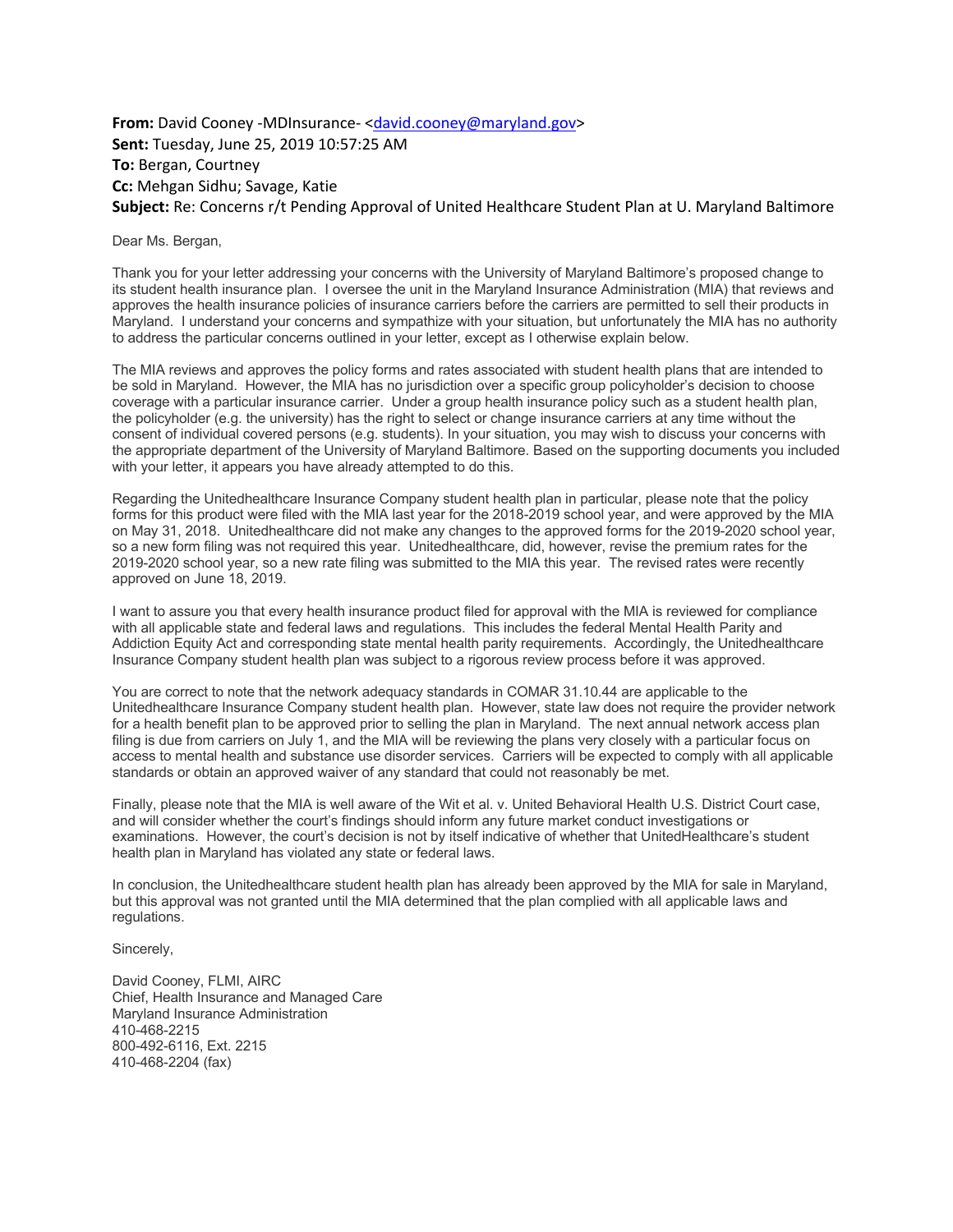## **Subject: Re: Concerns r/t Pending Approval of United Healthcare Student Plan at U. Maryland Baltimore Date:** June 27, 2019 at 4:21:58 PM EDT

**To:** David Cooney -MDInsurance- <david.cooney@maryland.gov> **Cc:** darcim.smith@maryland.gov, nancy.grodin@maryland.gov, al.redmer@maryland.gov, Mehgan Sidhu <mehgansidhu@gmail.com>, "Savage, Katie" <ksavage@umaryland.edu>

Dear Mr. Cooney:

I appreciate you taking the time to consider my concerns related to the approval of the United Healthcare Student Resources plan for students at the University of Maryland, Baltimore.

I did just want to respond, as I testified on Senate Bill 631 in the 2019 legislative session that was intended to implement mandatory parity compliance reporting. The bill that was passed ultimately made the ASAM criteria mandatory for medical necessity determinations for substance use disorder services. However, due to persistent evidence of parity violations across carriers, I am continuing to work with interested parties to improve parity compliance and enforcement in Maryland.

As part of research I did this past semester at the University of Maryland and policy work I am involved in, I have become acutely aware that form review does not involve a complete review for Parity Act violations, since carriers are NOT required to provide information related to non-quantitative treatment limitations as part of the plan review and approval process in the state of Maryland. Therefore, the MIA cannot fully determine whether plans are compliant with the Mental Health Parity and Addiction Equity Act.

Despite the lack of information provided as part of the plan review process, I cited the *Wit et al vs. United Behavioral Health* decision, as it provides compelling evidence that United Healthcare, as an entity, has been using faulty medical necessity criteria to make coverage determinations for behavioral health services, and that such guidelines were not consistent with generally accepted medical necessity criteria for approval of such services. The ruling determines these overly restrictive guidelines were developed in an attempt to mitigate the financial impact of the 2008 Parity Act. This is clearly stated on page 93 of Judge Spero's ruling on the Wit decision. This is just one very clear example of a non-quantitative treatment limitation that is not included as part of plan review, but has a significant impact on plan beneficiaries.

Furthermore, United Healthcare plans administered in Maryland are part of the greater UnitedHealthcare Group, and therefore, such findings cannot be divorced from the carrier's practices in the state of Maryland. In fact, Maryland families have spoken out on the impact of United Behavioral Health's use of overly restrictive guidelines to determine coverage for behavioral health services. Maryland residents are amongst those impacted by United Behavioral Health's faulty coverage determinations, reporting restricted access to potentially life-saving healthcare services.

In addition, the MIA fails to assess other non-quantitative treatment limitations, such as equity in provider reimbursement, service restrictions, and treatment protocols. In conclusion, the plan review process fails to fully assess whether plans are indeed compliant with the 2008 Mental Health Parity and Addiction Equity Act.

Network Adequacy is one way policy makers have attempted to quantify a non-quantitative treatment limitation, by trying to ensure adequate access to provider networks for all services. While I understand inadequate provider networks are not, in and of themselves, a reason to deny plan approval. When there is a significant discrepancy in compliance with the network adequacy wait-time standards between physical and behavioral health services, this raises questions around parity compliance, based on disparate access to behavioral health services. The United Healthcare Choice network adequacy report indicates that there is a discrepancy in behavioral health access for more than 10% of United Healthcare beneficiaries in Maryland, raising red flags around the plan's compliance with the MHPAEA and warranting further investigation.

While I appreciate that you will take the *Wit et al vs. United Behavioral Health* decision into consideration, as to whether it should inform future market conduct surveys. This does not help to ensure the current plan being offered by United Healthcare Student Resources is compliant with the MHPAEA or determine whether United Healthcare is currently using discriminatory coverage guidelines. However, it does document discriminatory practices towards plan beneficiaries disabled by mental health and substance use disorders, therefore, again raising the issue that a contract between the University of Maryland, Baltimore and United Healthcare Student Resources would violate MD Code, State Finance and Procurement § 19-101, which is intended to prevent state entities from contracting with businesses that have records of discrimination.